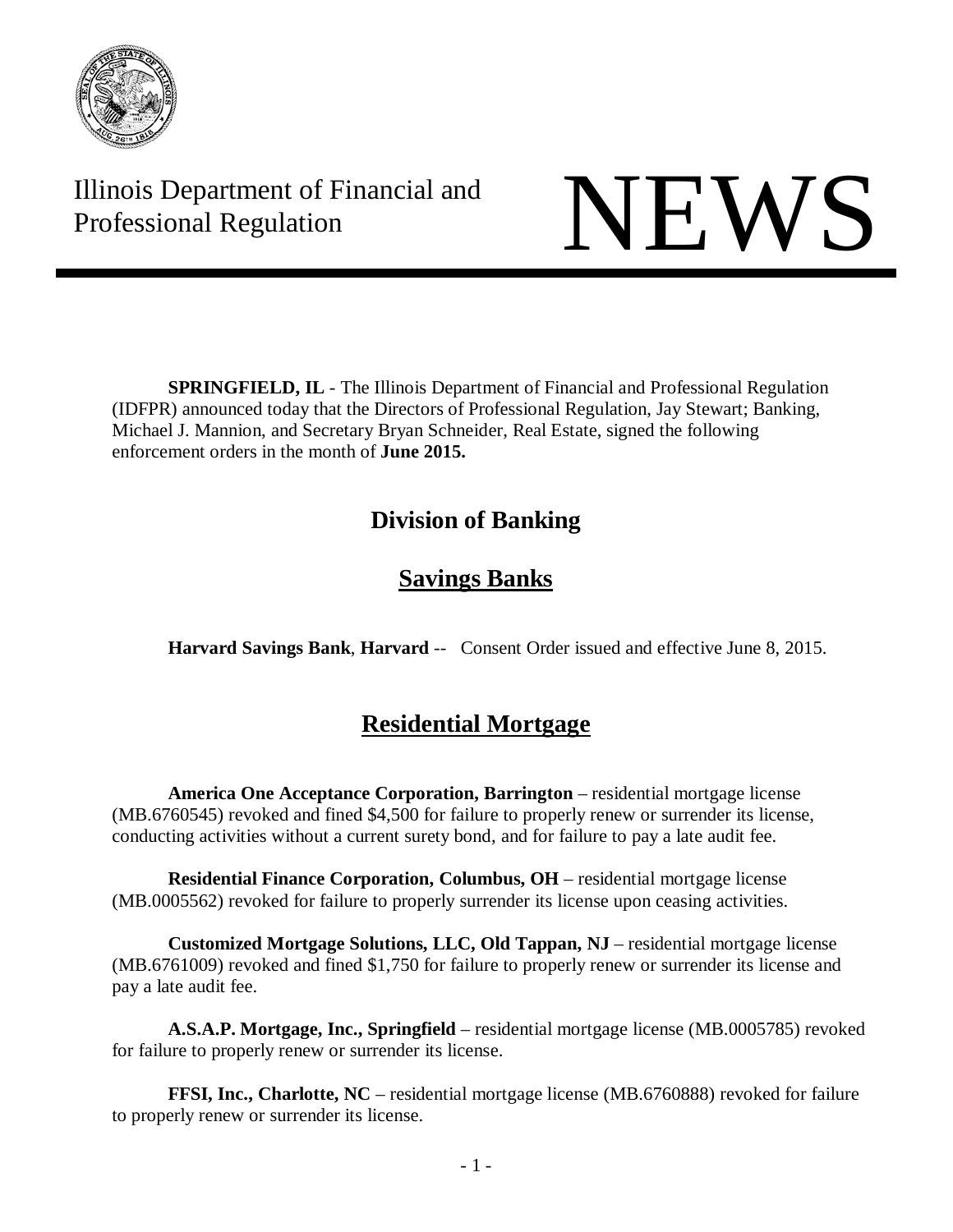**Point Financial, LLC, Chicago** – residential mortgage license (MB.0005749) revoked for failure to properly renew or surrender its license.

**Mortgage Financial Advisors, Ltd., Wood Dale** – residential mortgage license (MB.0005685) revoked and fined \$4,500 for failure to properly renew or surrender its license, improperly maintaining net worth and loan records, and for failure to pay a late audit fee.

**Nuloan, LLC, Eden Prairie, MN** – residential mortgage license (MB.6760926) revoked for failure to properly renew or surrender its license.

# **Loan Originator**

**E. Scott Ostrowski**, **Naperville** – MLO License (031.0001445) suspended until Health and Family Services no longer found him delinquent in the payment of child support.

# **Professional Regulation**

# **ACCOUNTANT**

**Philip Achusim, Chicago** – licensed certified public accountant license (065-008057) placed in refuse to renew status for failure to maintain compliance with licensure requirements necessary for renewal of his LCPA license by not satisfactorily completing Peer Review.

**Patricia Anderson, Genoa** – licensed certified public accountant license (065-021117) placed in refuse to renew status for failure to maintain compliance with licensure requirements necessary for renewal of his LCPA license by not satisfactorily completing Peer Review.

**Russell Monroe, McLeansboro** – licensed certified public accountant license (065- 015811) placed in refuse to renew status for failure to maintain compliance with licensure requirements necessary for renewal of his LCPA license by not satisfactorily completing Peer Review.

# **APPRAISER**

**Joseph Ryan, Chicago** – certified general real estate appraiser license (553-000864) reprimanded, fined \$2,500, and ordered to complete a 15-hour National USPAP Course for his submission of a letter to a prospective client which contained an opinion of value, thus constituting an appraisal, yet that letter failed to meet the minimum standards of the Uniform Standards of Professional Appraisal Practice (USPAP).

**Michael Happel, Quincy** – certified residential real estate appraiser license (556- 001167) ordered to disassociate himself from working with and/or training any current real estate trainee appraisers and shall refrain from any future such associations. Respondent shall also provide the Department with his appraisal log on a quarterly basis, which encompasses four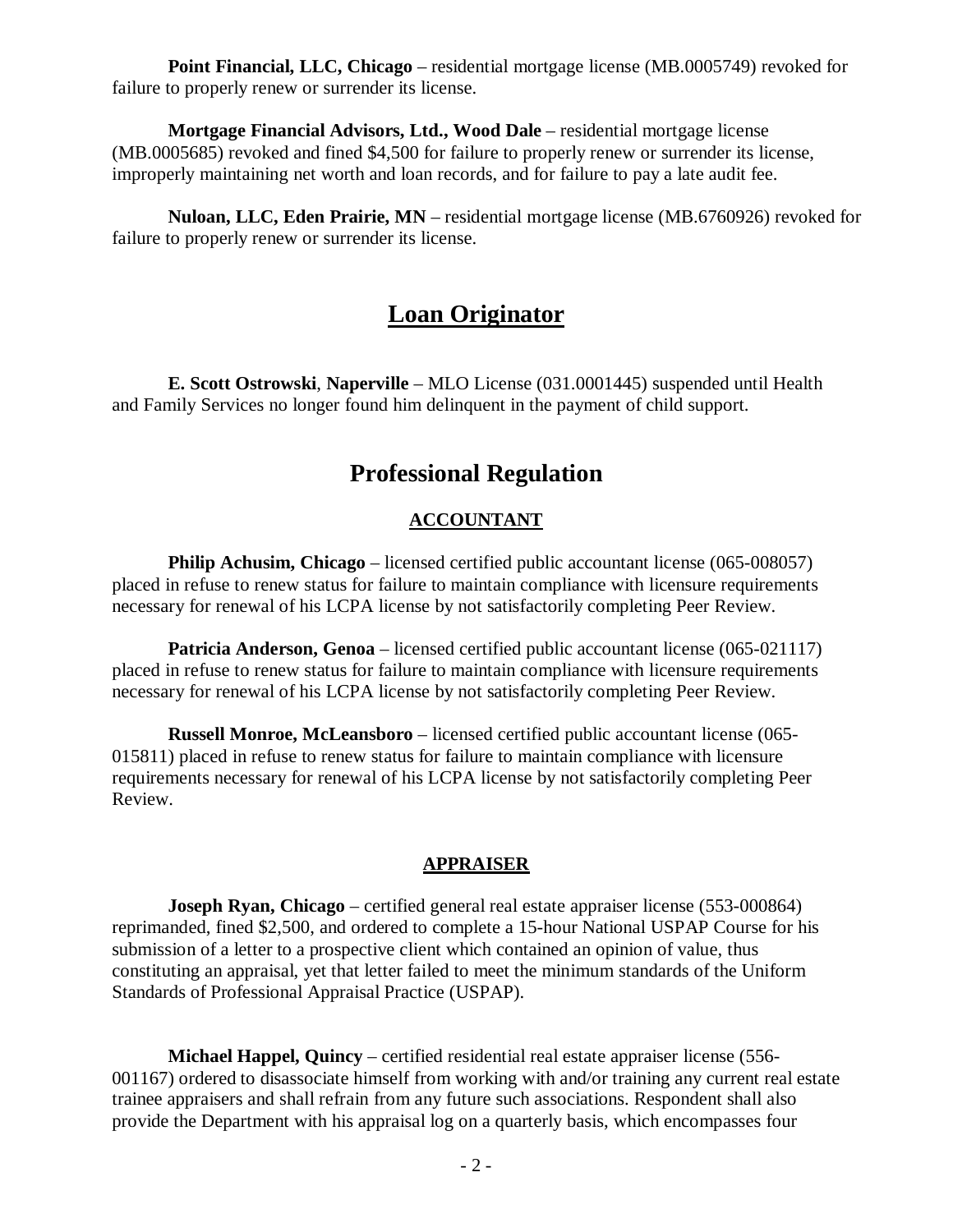quarters, for a period of one year. The Department may then select specific appraisal reports to analyze, which Respondent shall produce within ten days of demand.

**Keith Lewis, Plainfield** – certified residential real estate appraiser license (556-003393) revoked for violating the terms of a consent order.

# **ARCHITECTS, LAND SURVEYORS, PROFESSIONAL ENGINEERS AND STRUCTURAL ENGINEERS**

**Dennis Wilson, Davenport, IA** – architect license (001-018870) placed in refuse to renew status after respondent was arrested and pled guilty to charges of child pornography on November 20, 2014.

**Varapun Angspatt, Olympia Fields** – professional engineer license (062-060780) fined \$3,000 for misrepresenting on his 2011 professional engineering license renewal that he fully completed the required 30 Professional Development hours.

# **BARBER, COSMETOLOGY, ESTHETICS AND NAIL TECHNOLOGY**

**Hildred Bulter, Beloit** – barber license (006-061153) and salon license (189-013254) both revoked and fined \$1,500, owed jointly and severally for aiding and assisting unlicensed practice and failure to complete payment of a prior fine.

**Cornell Manson, Riverdale** – barber license (006-063925) placed in refuse to renew status for being more than 30 days delinquent in the payment of child support.

**Jessica Carpenter, Mount Vernon** – cosmetology license (011-309688) issued and placed on probation for two years based on felony convictions and unprofessional conduct.

**Rotissa Clark, Decatur** – cosmetology license (011-250624) reprimanded and fined \$1,000 for practicing without a license.

**Marquita Daniel, Calulmet City** – cosmetology license (011app3429428) will be issued and placed on probation for 14 months due to a prior criminal conviction.

**Sean Harris, Chicago** – cosmetology license (011-269850) restored to probation after defaulted on an Illinois educational loan and has now entered into a repayment agreement.

**Demetria King-Mason, O'Fallon** – cosmetology license (011-194828) reprimanded and fined \$250 after engaged in the unlicensed practice of cosmetology.

**Tennille Lamina, Chicago** – cosmetology license (011-293238) indefinitely suspended with conditions for a minimum of 60 days and fined \$500 based on furnishing the Department with material misstatements and dishonorable conduct.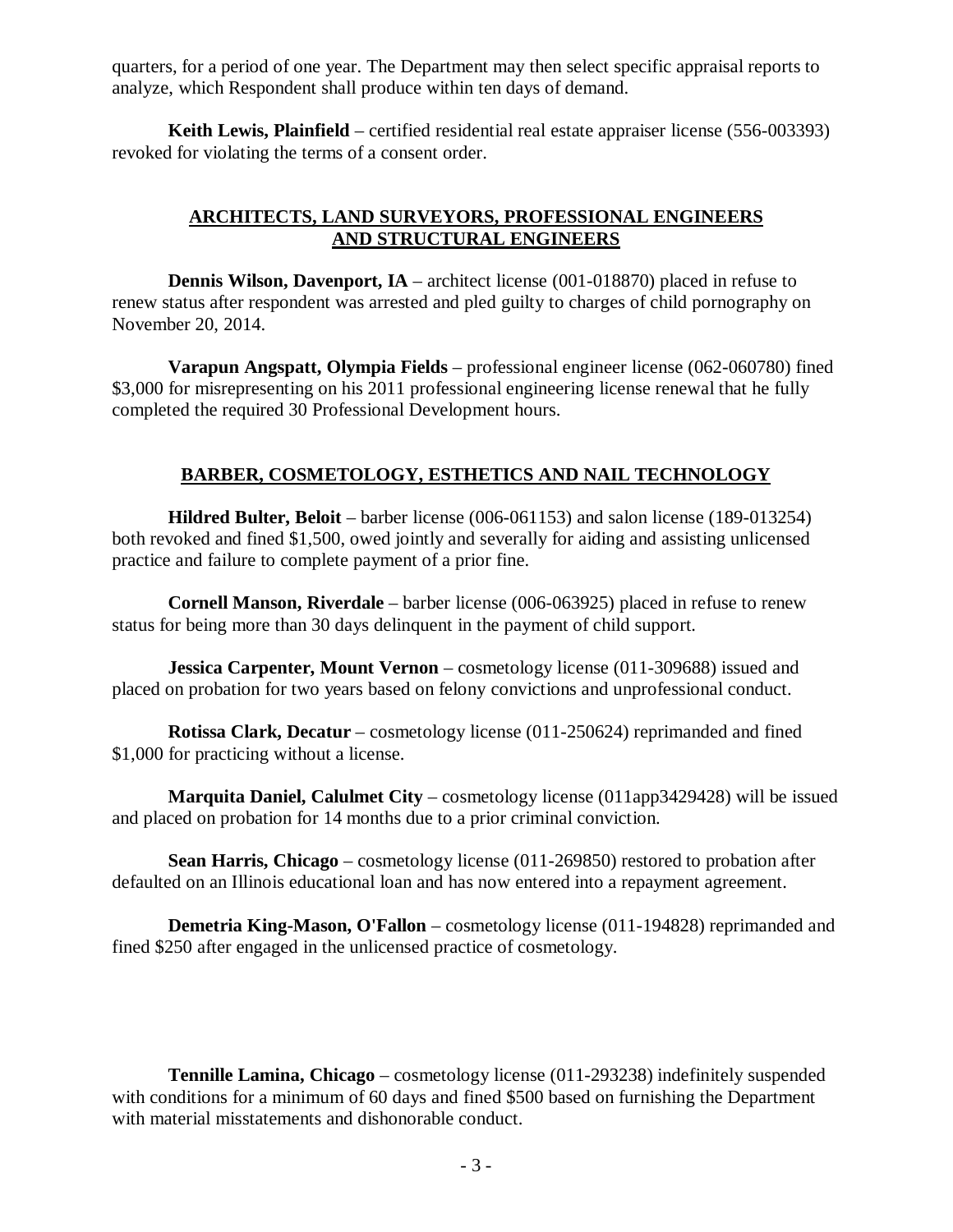**Sondra Scott, Collinsville** – cosmetology license (011-222047) restored to probation after defaulted on an Illinois educational loan and has now entered into a repayment agreement.

**Lidia Tenemaza, Chicago** – cosmetology license (011-289094) reprimanded and fined \$750 for operating a salon without a salon license and aiding and assisting unlicensed practice.

**Olivia Black, Chicago** – esthetician license (131-010323) reprimanded and fined \$750 after provided esthetic services prior to licensure.

**Abigail Flores, Chicago** – nail technician license (169-025590) issued and placed on indefinite probation based on felony convictions.

**Nghia Nguyen, Olney** – nail technician license (169-018931) indefinitely suspended for a minimum of 60 days and fined \$250 for practicing without an active license.

**Glamour Beauty Salon, Chicago** – salon license (189-016261) reprimanded and fined \$250 based on salon operating prior to licensure.

**Kutzone Tonsorial Artists Inc., Chicago** – salon license (189-013282) reprimanded and fined \$750 based on aiding and assisting unlicensed practice of cosmetology.

**Salon Di Stefano, Ltd., Chicago** – salon license (189app3480057) to be issued with reprimand and fined \$2,500 based on aiding and assisting unlicensed practice of esthetics and operating without a salon registration.

**Thiare Niang, Chicago** – hair braider license (258-000023) reprimanded and fined \$500 for the unlicensed operation of a hair salon and aiding and assisting the unlicensed practice of cosmetology.

**Yohance Skipper, Broadview** – hair braider license (258-000074) suspended for being more than 30 days delinquent in the payment of child support.

**Martin Giron, River Grove** – (unlicensed) ordered to cease and desist the unlicensed practice of barbering.

**Marya Sobi, Carol Stream** – (unlicensed) ordered to cease and desist the unlicensed practice of cosmetology.

# **COLLECTION AGENCY**

**LCS Servicing LLC, Centennial, CO** – collection agency license (017-021754) placed on probation for one year based on discipline in other jurisdictions.

# **DENTAL**

**Allen Clare, Coalinga, CA** – dental license (019-013572) voluntarily and permanently relinquished after relinquishing his California dental license to resolve allegations that he administered sedation to patients without having a proper sedation permit and acted grossly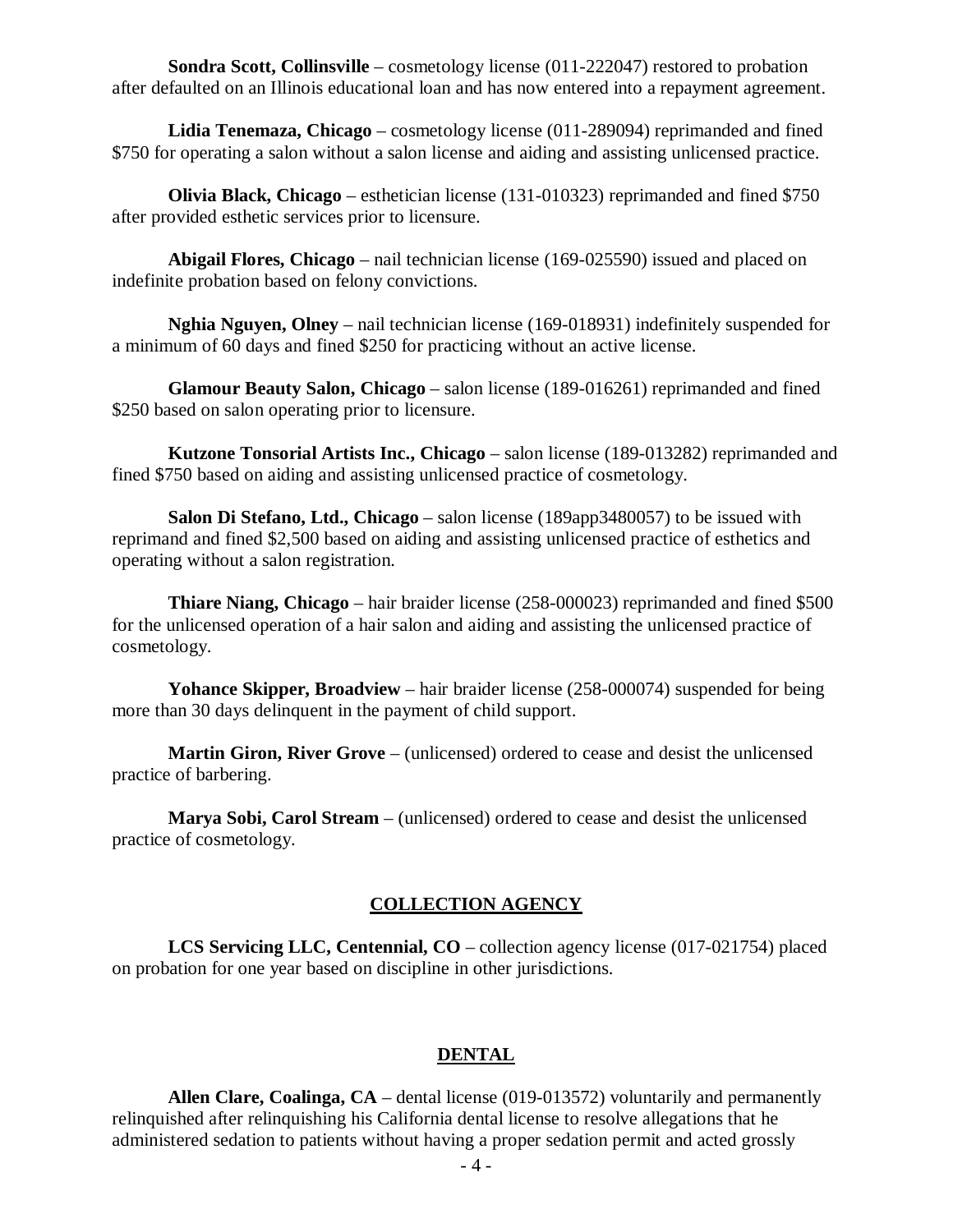negligent in that he administered a fatal overdose of morphine to a patient during a dental procedure.

**Walter Dawkins, Fairfield** – dental license (019-016225) restored to indefinite probation for a minimum of two years effective upon payment of fees and filing of forms.

**Richard Volk, Bartlett** – dental license (019-016900) placed on indefinite probation for a minimum of five years and fined \$2,500 after failed to timely comply with terms of a prior consent order requiring that he submit to an evaluation to determine his ability to safely practice dentistry.

# **DETECTIVE, ALARM, SECURITY, FINGERPRINT VENDOR AND LOCKSMITH**

The following individuals' permanent employee registration cards were placed in refuse to renew status due to criminal history and/or failure to appear for a disciplinary conference: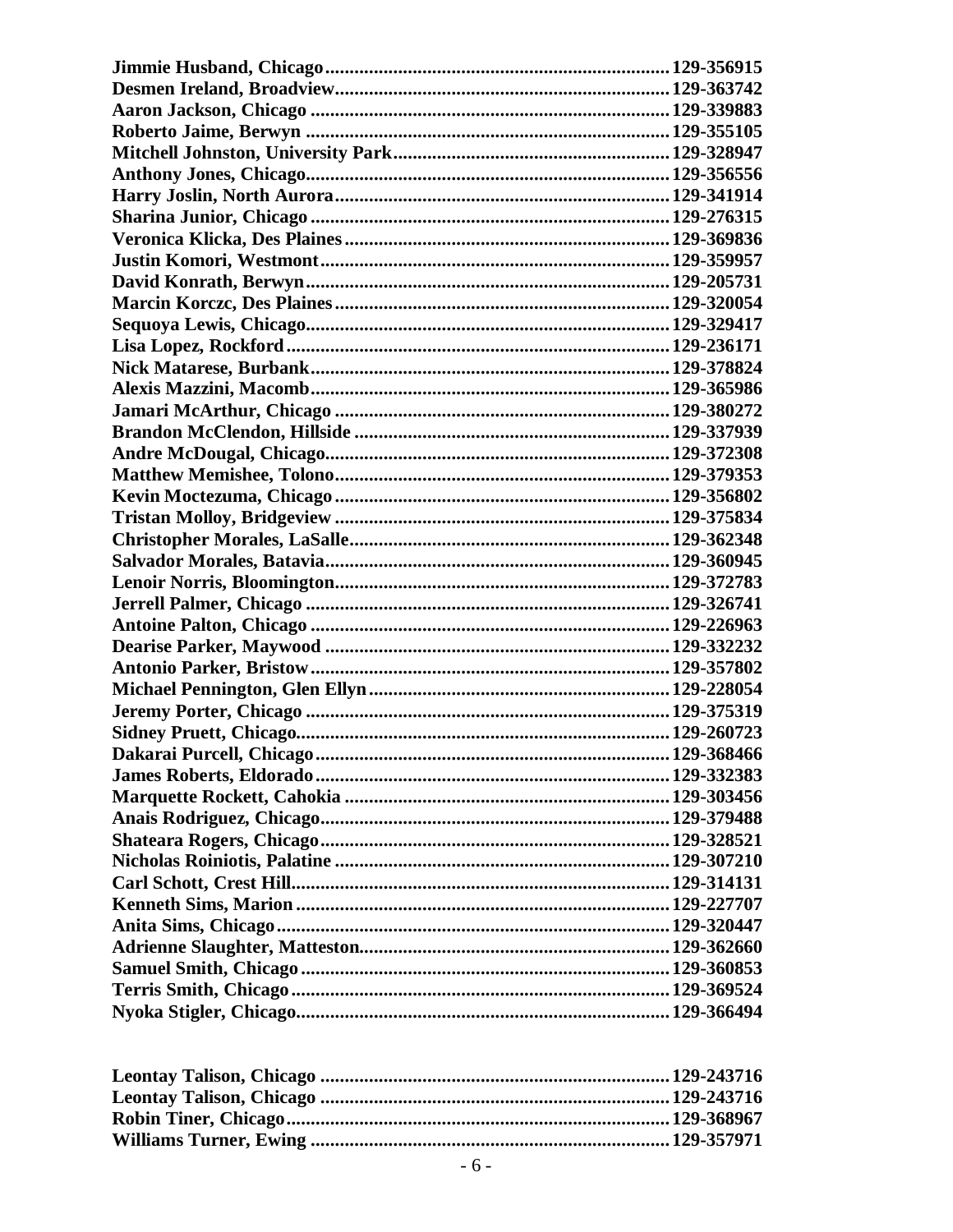| .129-346800  |
|--------------|
|              |
| . 129-331486 |
| .129-229131  |
| .129-247649  |
|              |
|              |
| .129-365211  |
| .129-257682  |
|              |
|              |
|              |
|              |

**Henri Allen, Chicago** – permanent employee registration card (129-387924) issued and placed on probation for one year due to criminal conviction.

**Nakia Beck, Chicago** – permanent employee registration card (129-387925) issued and placed on probation for one year due to criminal conviction.

**Misty Caldwell, Bloomington** – permanent employee registration card (129-387926) issued and placed on probation for one year due to criminal conviction.

**Denzel Cox, Evergreen Park** – permanent employee registration card (129-346731) placed on probation for 18 months due to criminal conviction.

**Charles Davis, Chicago** – permanent employee registration card (129-211361) suspended for being more than 30 days delinquent in the payment of child support.

**William Farmer, Chicago** – permanent employee registration card (129-379210) suspended for being more than 30 days delinquent in the payment of child support.

**Edwin Gamble, Chicago** – permanent employee registration card (129-387927) issued and placed on probation for one year due to criminal conviction.

**Larry Harper, Riverdale** – permanent employee registration card (129-297186) indefinitely suspended for a minimum of two years due to criminal conviction.

**Kimberly Horton, Chicago** – permanent employee registration card (129app3390783) to be issued and placed on probation for one year due to criminal conviction.

**Will Jenkins, Chicago** – permanent employee registration card (129-280293) suspended for being more than 30 days delinquent in the payment of child support.

**Bbing Kates, Richton Park** – permanent employee registration card (129-369547) placed on probation for one year due to criminal conviction.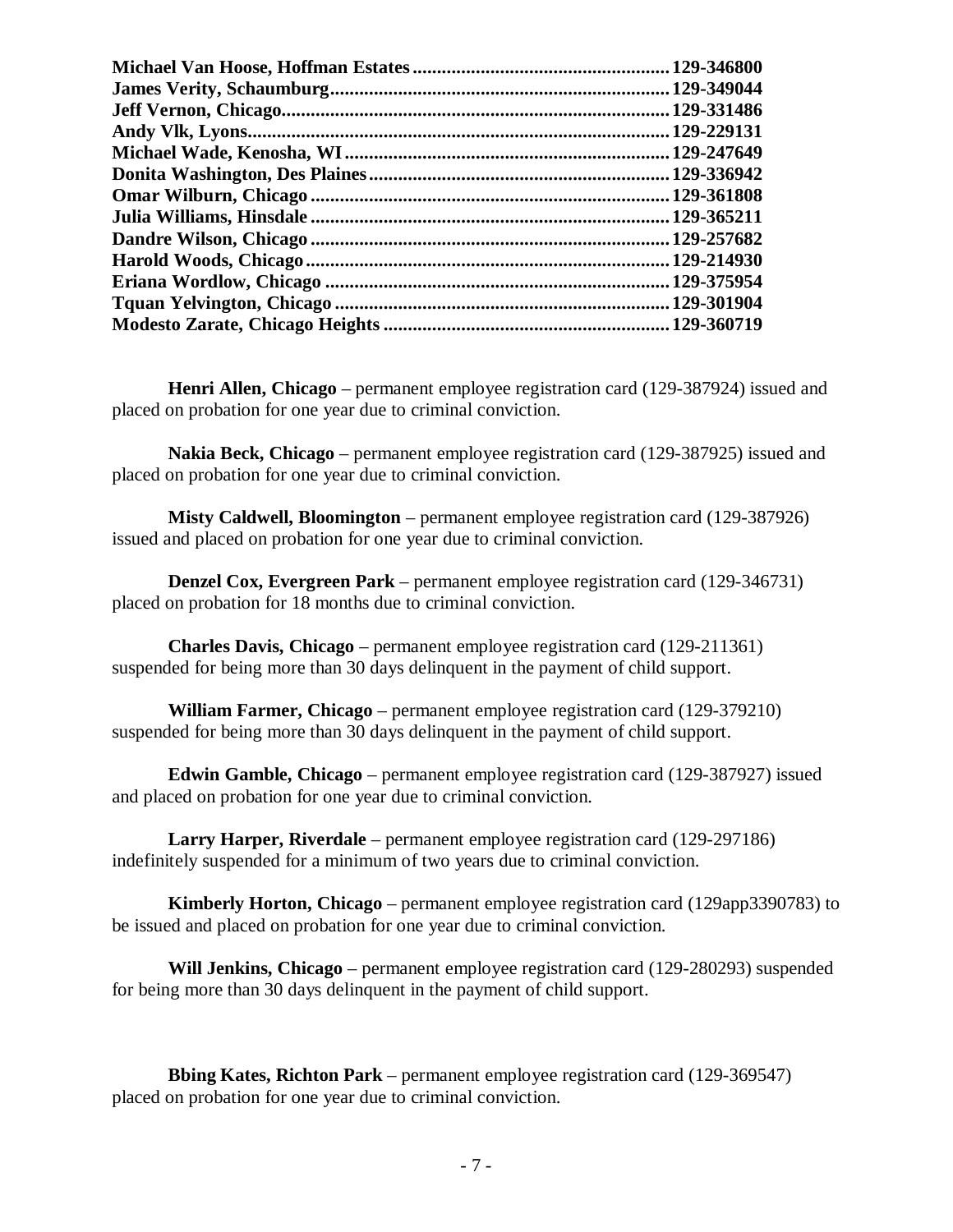**Quinn McGee, Evanston** – permanent employee registration card (129-387930) issued and placed on probation for one year due to criminal conviction.

**Jose Montoya, Sycamore** – permanent employee registration card (129-382087) suspended for being more than 30 days delinquent in the payment of child support.

**Leha Muhammad, Chicago** – permanent employee registration card (129-387928) issued and placed on probation for one year due to criminal conviction.

**Stacey Phillips, Chicago** – permanent employee registration card (129-387935) issued and placed on probation for one year due to criminal conviction.

**Khalfani Powell, Markham** – permanent employee registration card (129-356053) suspended for being more than 30 days delinquent in the payment of child support.

**Brian Richey, Country Club Hills** – permanent employee registration card (129- 387931) issued and placed on probation for one year due to criminal conviction.

**Nicholas Shelledy, Chesterfield, MO** – permanent employee registration card (129- 388298) issued and placed on probation for one year due to a misdemeanor conviction for disturbing the peace.

**Edgar Singleton, Chicago** – permanent employee registration card (129-013052) indefinitely suspended for a minimum of ten years due to a murder conviction in the state of Indiana.

**Allen Traylor, Gurnee** – permanent employee registration card (129-374755) suspended for being more than 30 days delinquent in the payment of child support.

**Roberto Vazquez, Chicago** – permanent employee registration card (129-143342) suspended for being more than 30 days delinquent in the payment of child support.

**Rehabiah Willis, Aurora** – permanent employee registration card (129-262598) suspended for being more than 30 days delinquent in the payment of child support.

**Paul Ciolino, Chicago** – private detective license (115-001156) ordered to cease and desist the unlicensed practice as a private detective and **Paul J. Ciolino & Associates Inc., Chicago** – (unlicensed) ordered to cease and desist the unlicensed practice as a private detective agency.

# **ENVIRONMENTAL HEALTH PRACTICE**

**Wayne Knudson, Chicago** – (unlicensed) ordered to cease and desist the unlicensed practice of environmental health and assessed a \$1,500 civil penalty after performed a food safety inspection for Status Foods in Quincy, IL.

# **FUNERAL DIRECTORS & EMBALMERS**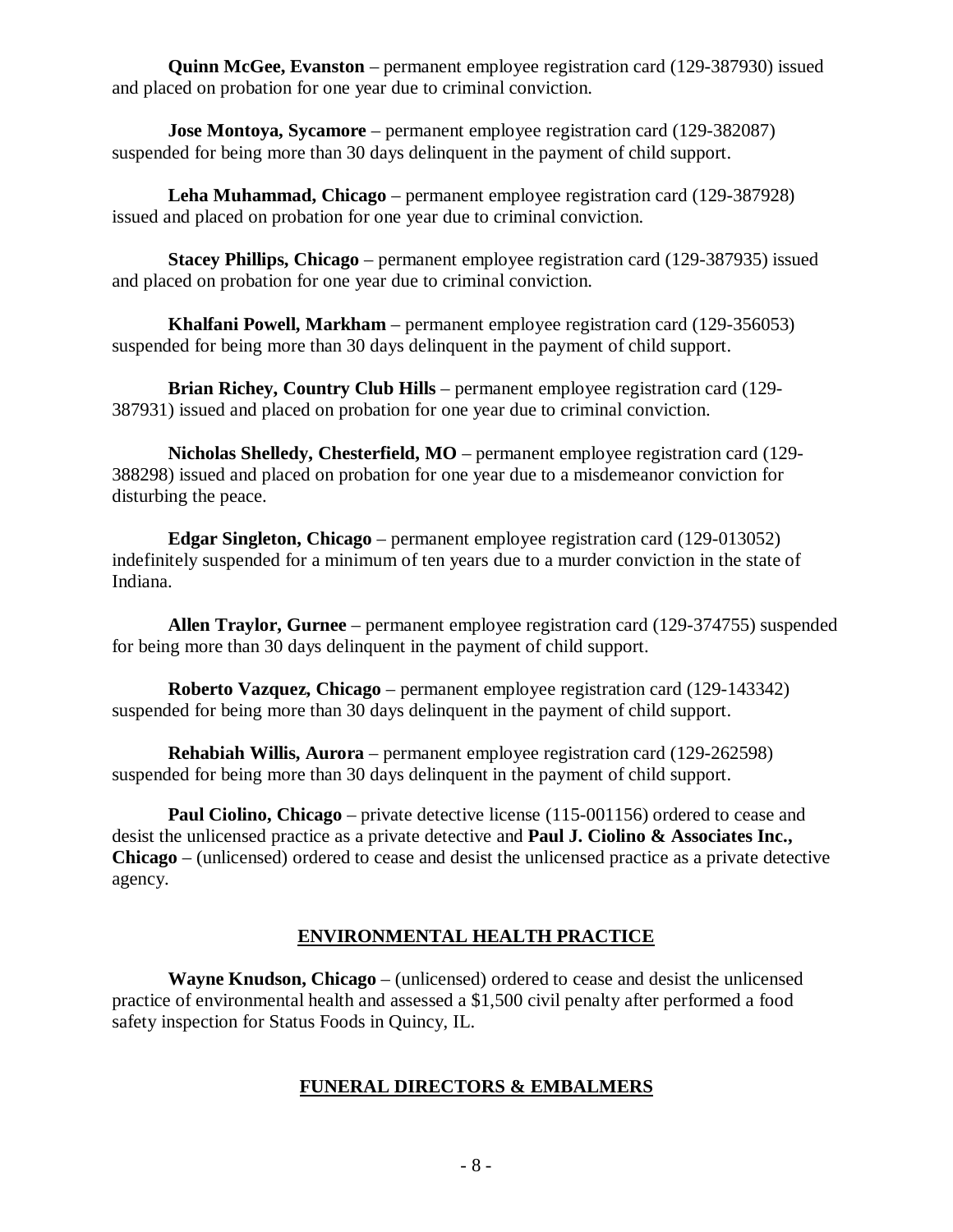**Belicia Hick, Michigan City, IN** – funeral director and embalmer license (034-016331) reprimanded and fined \$1,500 due to improper burial or disposition of deceased human body.

**Todd Jarvis, LaGrange** – funeral director and embalmer license (034-014974) indefinitely suspended for a minimum of one year and fined \$5,000 based on discipline by a governmental agency.

**David McClendon, Edwardsville** – (unlicensed) ordered to cease and desist the unlicensed practice as a funeral director and embalmer and assessed a \$10,000 civil penalty.

#### **HOME INSPECTOR LICENSE**

**Wasim Qureshi, Bartlett** – home inspector license (450-010035) indefinitely suspended and fined \$2,500 after failed to comply with a Consent Order with the Department.

### **MASSAGE THERAPY**

**Suzanne Cress, Wheaton** – massage therapy license (227-010227) suspended for being more than 30 days delinquent in the payment of child support.

**Alexander Dobrovetsky, Skokie** – massage therapy license (227-014582) revoked due to an August 2014 criminal felony conviction for Attempted Criminal Sexual Assault.

**Darius Johnson, Chicago** – massage therapy license (227-010990) permanently revoked for conviction by plea of guilty of any crime that is a misdemeanor that is directly related to the practice of the profession; engaging in immoral conduct in the commission of any act, such as sexual misconduct, related to the licensee's practice; and for conviction of sexual misconduct, which operates as a permanent bar in the State of Illinois to practice as a massage therapist.

**Geno Randazzo, Bridgeview** – massage therapy license (227-014674) indefinitely suspended for a minimum of one year for having been convicted of felony possession of a controlled substance.

**Eliel Royster, Chicago** – massage therapy license (227-014244**)** placed in refuse to renew status for failure to respond to a Department written request for information within 60 days.

#### **MEDICAL**

**Amit Agarwal, Niles** – physician and surgeon license (036-130983) and controlled substance license (336-092807) temporarily suspended based on unprofessional conduct (positive screen for controlled substance) and for sister-state discipline (voluntary surrender in Wisconsin).

**Eric Alfon, Milan** – physician and surgeon license (036-087453) automatically, indefinitely suspended for a minimum of 12 months for his failure to comply with the terms and conditions of the Department's on-going indefinite probation.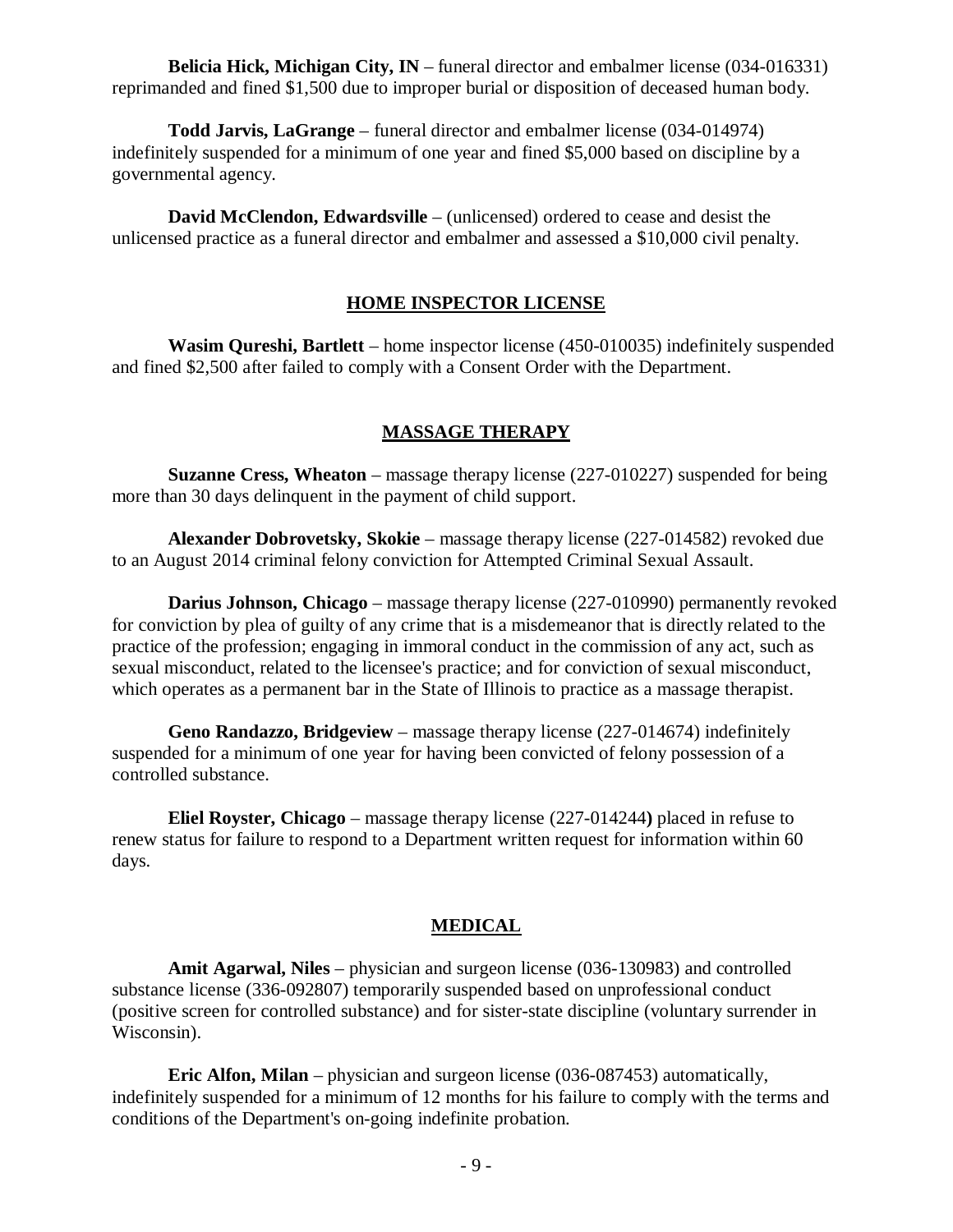**Dharam Anand, Bourbonnais** – physician and surgeon license (036-076865) reprimanded after he entered into Integrity Agreement with the Illinois Department of Healthcare and Family Services.

**Meghal Antani, Arlington, VA** – physician and surgeon license (036-115158) reprimanded due to a sister-state discipline in the state of Virginia.

**Frantz Charles, North Las Vegas, NV** – physician and surgeon license (036-056470) placed in refuse to renew status for failure to comply with the terms and conditions of probation.

**Barry Fischer, Elmwood Park** – physician and surgeon license (036-060013) indefinitely suspended for a minimum of 12 months due to a violation of his Department's indefinite probation.

**Vincente Gueco, San Diego, CA** – physician and surgeon license (036-056548) agreed to voluntarily surrender license because in 2007, as a radiologist, failed to report the presence of free air in a CT scan of a patient's abdomen when the free air was evident in the CT scan, which contributed to the attending physician's failure to diagnose a perforated distal ileum resulting in the patient's death.

**Paul Gustafson, Racine, WI** – physician and surgeon license (036-115070) reprimanded due to a sister-state discipline in the state of Wyoming.

**Toseef Kahn, Eden Prairie, MN** – physician and surgeon license (036-112050) reprimanded after being disciplined by the state of Colorado for a failure to diagnose a testicular torsion in a patient in 2005 after reviewing the ultrasound and as a result of this failure to diagnose, the patient underwent a left orchiectomy and the testicle was excised.

**Vanessa Klugman, River Forest** – physician and surgeon license (036-130983) and controlled substance license (336-092807) both temporarily suspended based on unprofessional and immoral conduct and violations of laws/regulations relating to controlled substances, to wit: respondent stole Hydrocodone from an elderly patient while providing medical care in her home.

**Timothy Lee Burton, Shiloh** – physician and surgeon license (036-138424) issued and placed on indefinite probation after he resigned his hospital privileges at Sanford Medical Center in South Dakota as a result of his improper supervision of a physician assistant, in 2012 was denied recredentialing by the Sanford Health Plan and in 2014 Dr. Lee Burton withdrew his privileges from Avera McKennan Hospital in Sioux Falls as a result of his inappropriate comments in the operating room.

**Larry Leone, Benld** – physician and surgeon license (036-066469) and controlled substance license (336-030713) temporarily suspended after respondent was indicted for illegal prescribing of controlled substances and providing false statements in DEA Application.

**Michel Malek, Kankakee** – physician and surgeon license (036-079256) suspended for being more than 30 days delinquent in the payment of child support.

**Vijay Marwaha, Hinckley** – physician and surgeon license (036-063001) and controlled substance license (336-027537) permanently relinquished for disposing of multiple medical records and legend prescription medication samples in the dumpster near his closed office.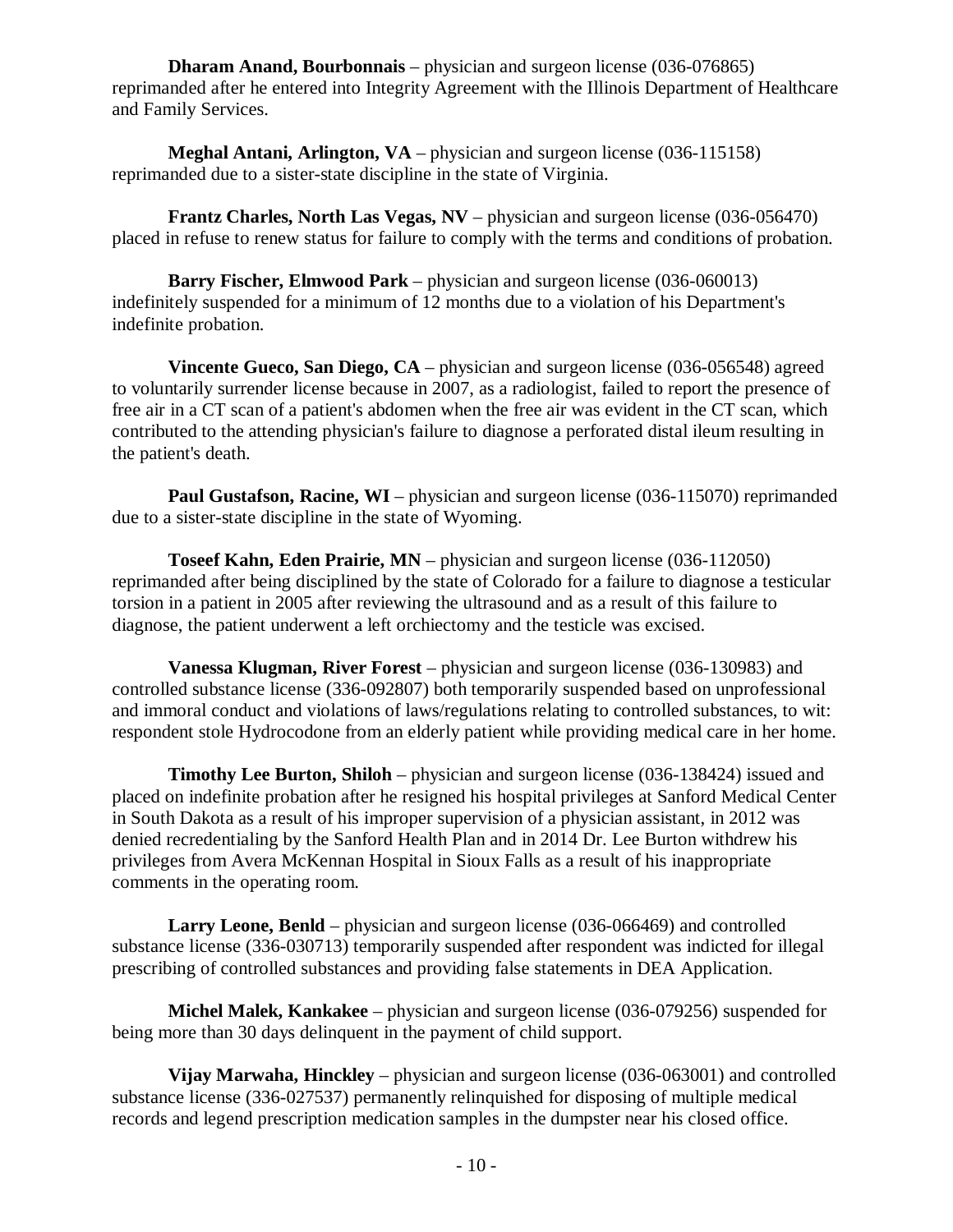**George Miguel, Joliet** – physician and surgeon license (036-098565) reprimanded and must complete 10 hours of CME's for failing to sufficiently document the drug interaction with his patient.

**H. Aizoba Morgan, East St. Louis** – physician and surgeon license (036-061645) placed in refuse to renew status due to a sister-state discipline in the state of Missouri.

**Chimanbhai Patel, Willowbrook** – physician and surgeon license (036-052687) placed on indefinite probation for a minimum of one year after he was terminated as a provider in the Illinois Medical Assistance Program.

**Jodi Pelegrin, Dekalb** – physician and surgeon license (036-119124) placed on indefinite suspension for a minimum of 12 months for violation of her Department's indefinite probation.

**Matthew Preston, Peoria** – physician and surgeon license (036-128542) placed on indefinite probation for a minimum of one year for performing services for a personal friend prior to terminating treatment and referring to another health care provider.

**Slawomir Puszkarski, Chicago** – physician and surgeon license (036-091684) and controlled substance license (336-058786) temporarily suspended based on plea of guilty to felony charges.

**Subir Ray, Mechanicsburg, PA** – physician and surgeon license (036-084769) placed in refuse to renew due to a sister-state discipline in the state of New York.

**Abdul Razaq, Fulton, NY** – physician and surgeon license (036-059026) placed in refuse to renew due to a sister-state discipline in the state of Maryland.

**Rolando Sajor, Naperville** – physician and surgeon license (036-070414) reprimanded, must complete CME's, and fined \$2,000 after he withdrew as a provider of Illinois Medical Assistance Program.

**Suzan Sakhuja, Des Plaines** – physician and surgeon license (036-056689) and controlled substance license (336-021359) temporarily suspended based on plea of guilty to felony charges relating to healthcare fraud.

**Terry Seeman, Springfield** – physician and surgeon license (036-070624) placed in refuse to renew status due to a sister state discipline in the state of Minnesota.

**Bhanoo Sharma, Hazel Crest** – physician and surgeon license (036-117663) reprimanded due to a sister state discipline in the state of Oregon.

**Sergei Shushunov, Buffalo Grove** – physician and surgeon license (036-070073) temporary medical permit (125-015562) and controlled substance licenses (336-03391 & 336- 033992) all permanently revoked for conviction of a forcible felony.

**Walter Szpur, Tarrytown, NY** – physician and surgeon license (036-064470) placed in refuse to renew status due to a sister state discipline in the state of New York.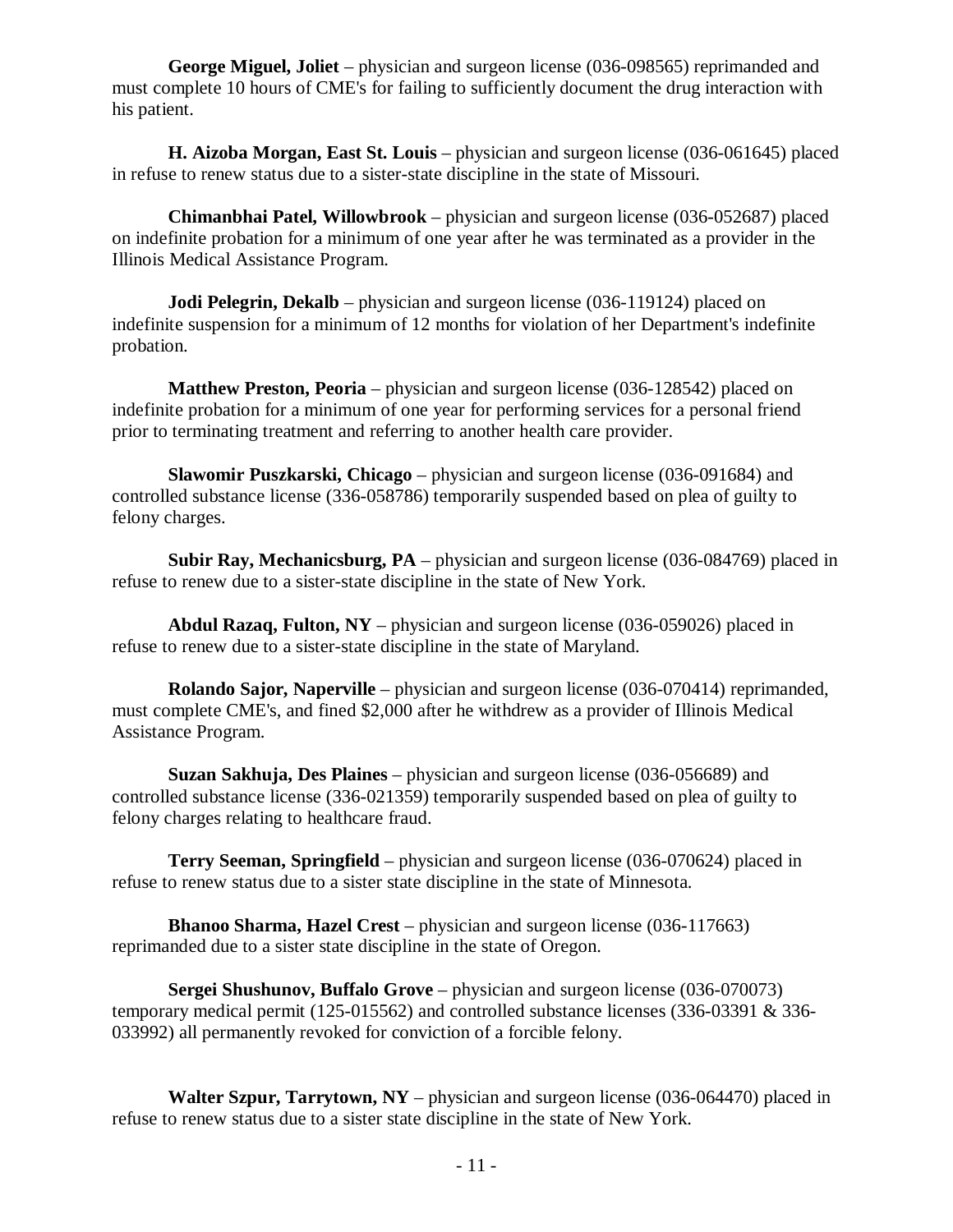**Gregory Ward, Forth Worth, TX** – physician and surgeon license (036-085996) fined \$500 due to a sister-state discipline in the state of Texas for failure to personally examine and appropriately perform post-operative monitoring of one of his patients.

**John Wassner, Sante Fe, NM** – physician and surgeon license (036-060423) reprimanded due to a sister-state discipline in the state of New Mexico.

**Stephen Welch, Freeport** – physician and surgeon license (036-100984) reprimanded due to being disciplined in the state of Wisconsin for engaging in disruptive interactions with staff and patients at the clinic where he was employed.

Patrick Wyffels, East Peoria – physician and surgeon license (036-063794) reprimanded and fined \$500 and controlled substance license permanently relinquished for prescribing controlled substances to several patients of his practice without proper evaluation and documentation.

**Patrick Yeakey, Chicago** – physician and surgeon license (036-098862) placed in refuse to renew status due to a sister state discipline in the state of Oregon.

**Phillip Yee, Decorah, IA** – physician and surgeon license (036-092343) reprimanded due to a sister-state discipline in the state of Iowa.

**Robert Boer, North Aurora** – chiropractic license (038-007485) and physician assistant license (085-002500) automatically, indefinitely suspended for a minimum of 12 months for his failure to comply with the terms and conditions of the Department's on-going indefinite probation.

**American Laser Centers, Chicago** – (unlicensed) ordered to cease and desist the unlicensed practice of medicine.

# **NURSING**

**Marcelino Abril, Naperville** – registered nurse license (041-333112) permanently revoked for conviction of aggravated criminal sexual abuse.

**Bryanna Arend, Sandwich** – registered nurse license (041-353871) placed on indefinite probation for a minimum of two years for having been terminated from employment after tested positive for alcohol.

**Natalie Bonk, Oak Forest** – registered nurse license (041-267413) placed in refuse to renew status due to having tested positive for controlled substances during an employment drug screen.

**Kristin Buhs, Springfield** – registered nurse license (041-344111) placed on indefinite probation with work restrictions for a minimum of three years for having diverted drugs.

**Douglas Cheatham, Bullhead, AZ** – registered nurse license (041-271796) placed in refuse to renew due to a sister-state discipline in the states of Arizona, Michigan and California for a criminal conviction and inability to practice due to alcohol or other substances.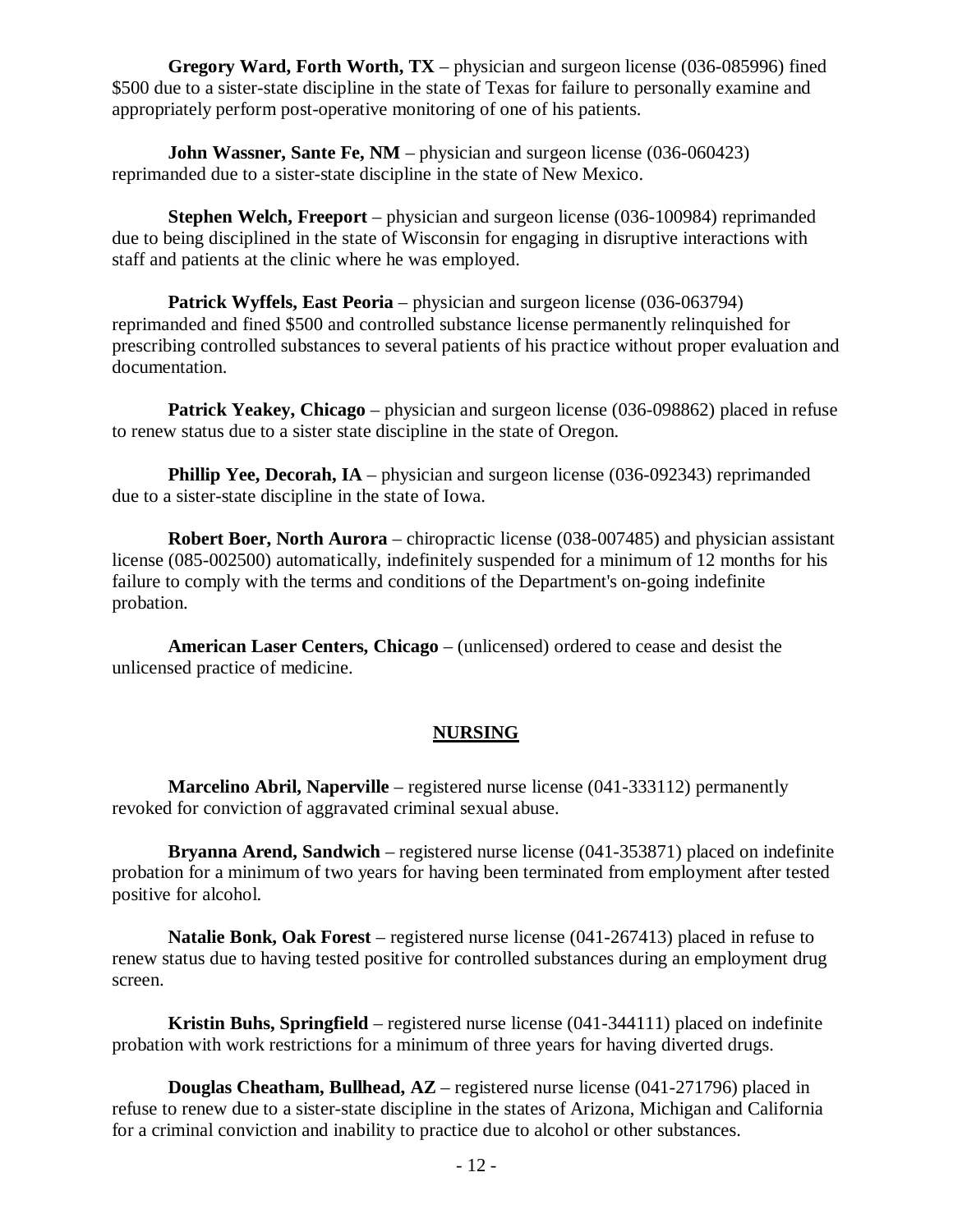**Anita Creek, Alexis** – registered nurse license (041-288578) placed in refuse to renew due to a sister-state discipline in the Department of the Air Force, Surgeon General of the Air Force.

**Stephanie Denny, Columbia, MO** – registered nurse license (041-419441) placed in refuse to renew status for having failed a pre-employment drug screen.

**Joanne Fisher, Dickinson, TX** – registered nurse license (041-284394) placed in refuse to renew status for having been disciplined in the state of Texas.

**Patricia Hackett, Aurora** – registered nurse license (041-420105) automatically, indefinitely suspended for a minimum of 12 months for a violation of a Care, Counseling and Treatment Agreement.

**Diane Holzman, Indianapolis, IN** – registered nurse license (041-400116) placed in refuse to renew status for having been disciplined in the state of Colorado.

**Sarah Hughey, West Frankfort** – registered nurse license (041-369039) placed on indefinite probation with work restrictions for a minimum of three years (two reporting) after she pled guilty to possession of an unlawful controlled substance, a Class 4 Felony.

**Sabra Jensen, The Woodlands, TX** – registered nurse license (041-384690) placed in refuse to renew status due to a sister-state discipline in the state of Tennessee based on false documentation.

**Laurie Johnson, Canton** – registered nurse license (041-327049) placed in refuse to renew status for having diverted medication.

**Lisa Jones, Montgomery, AL** – registered nurse license (041-287220) placed in refuse to renew status due to a sister-state discipline from the Surgeon General of the Air Force in Virginia.

**Peggy Jorgensen, Blue Island** – registered nurse license (041-197401) automatically, indefinitely suspended for a minimum of 12 months for violating a Care, Counseling and Treatment Agreement which took effect on January 31, 2014.

**Kimberly Liggett, Schenectady, NY** – registered nurse license (041-401488) placed in refuse to renew status for having been disciplined in the state of Montana.

**Tracy Loudermilk, Newport Beach, CA** – registered nurse license (041-391052) placed on indefinite probation for a minimum of three years after being disciplined by the state of California for receiving two DUI's in Illinois.

**Lisa Lynch, Plainfield** – registered nurse license (041-333721) indefinitely suspended for a minimum of six months after failed to administer narcotic medication to patients while employed at the faciity and for failure to report same.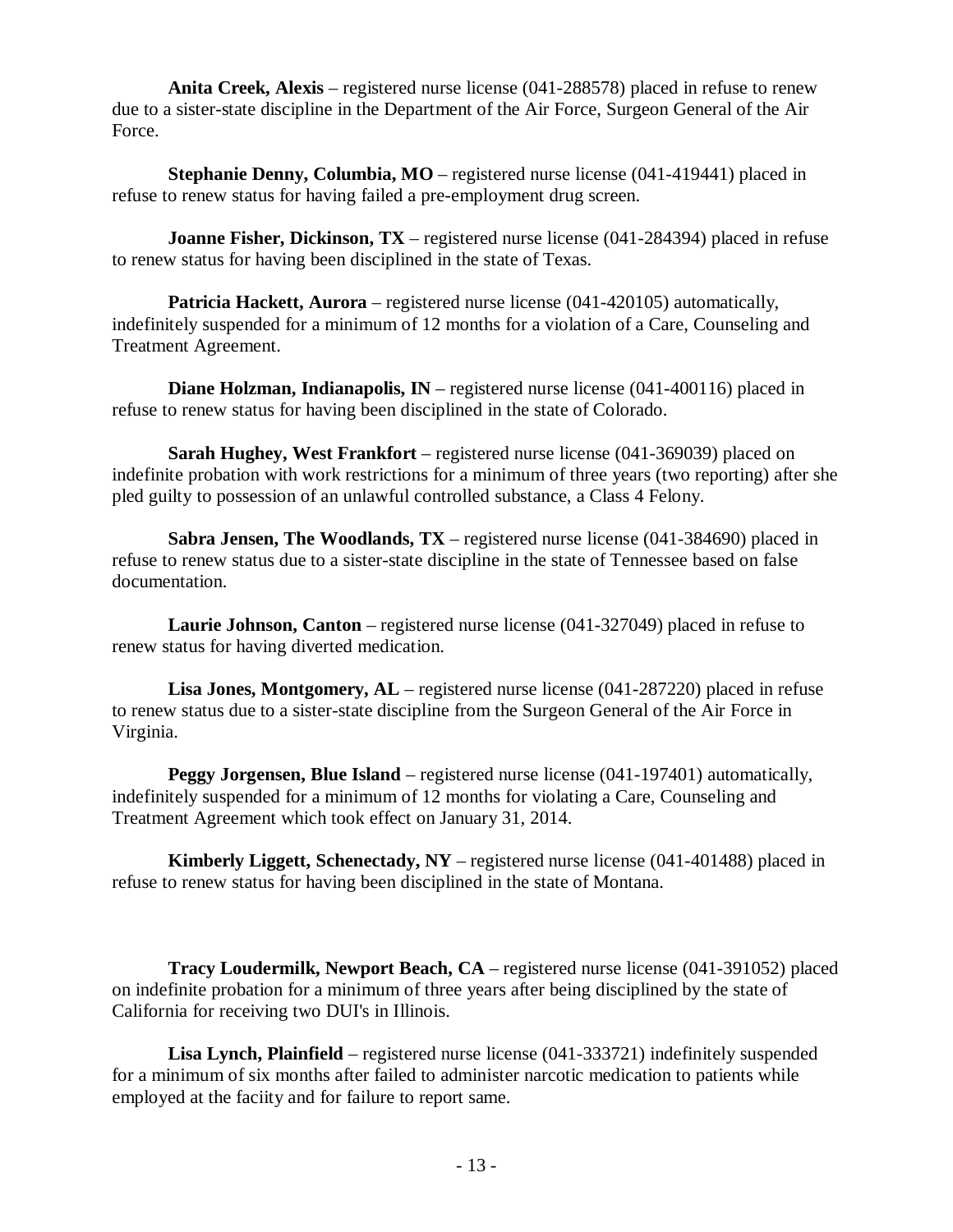**Debra Maxwell, Olivet, MI** – registered nurse license (041-417687) placed in refuse to renew status for having been disciplined in the state of Michigan.

**Sandra McCabe, Cary** – registered nurse license (041-311020) placed in refuse to renew status for having been disciplined in the state of California.

**Suzanne McCord, Janesville, WI** – registered nurse license (041-340079) placed in refuse to renew status for having been disciplined in the state of Indiana.

**Vincent Miceli, Glen Ellyn** – registered nurse license (041-213895) placed on indefinite probation for a minimum of two years for having had a prior substance abuse issue that is now in remission.

**Rebecca Parker, Paradise, CA** – registered nurse license (041-181823) placed in refuse to renew for gross negligence in the practice of midwifery and substandard and inadequate care.

**Robert Roth, Oklahoma City, OK** – registered nurse license (041-277619) placed on indefinite non-reporting probation for a minimum of one year for a discipline by another state involving a 2007 practice incident for changing an order for oral Bentyl to a verbal order to administer intravenously, even though the vial was marked "not for iv use".

**Brandyn Salem, Manhattan Beach, CA** – registered nurse license (041-410433) placed in refuse to renew status due to a sister-state discipline in the state of Minnesota for diversion of a controlled substance.

**Niki Sheth, Chino, CA** – registered nurse license (041-409873) placed in refuse to renew status for having been disciplined in the state of California.

**Joyce Soler, St. Petersburg, FL** – registered nurse license (041-390694) placed in refuse to renew status after being disciplined in the state of Pennsylvania for failing to submit to a mental and physical examination ordered by the Pennsylvania State Board of Nursing.

**Jennifer Stoner, Taylor, MO** – registered nurse license (041-355931) indefinitely suspended due to sister state disciplines in the state of Missouri.

**Chelsea Taylor, Robinson** – registered nurse license (041-394732) and licensed practical nurse license (043-111337) automatically, indefinitely suspended for a minimum of 12 months for a violation of probation.

**Ashley Taylor, Murrayville** – registered nurse license (041-330641) placed in refuse to renew due to a sister-state discipline in the state of Indiana.

**Gil Valenzuela, West Chicago** – registered nurse license (041-384888) placed in refuse to renew for taking a controlled substance from a patient not under his care.

**Sheema Vincent, Lathanm, NY** – registered nurse license (041-382408) placed in refuse to renew due to a sister-state discipline in the states of Arizona, North Dakota, Virginia, Texas, Massachusetts, Indiana, Arkansas, Rhode Island, Ohio and Mississippi for striking her 15 year old daughter causing various injuries.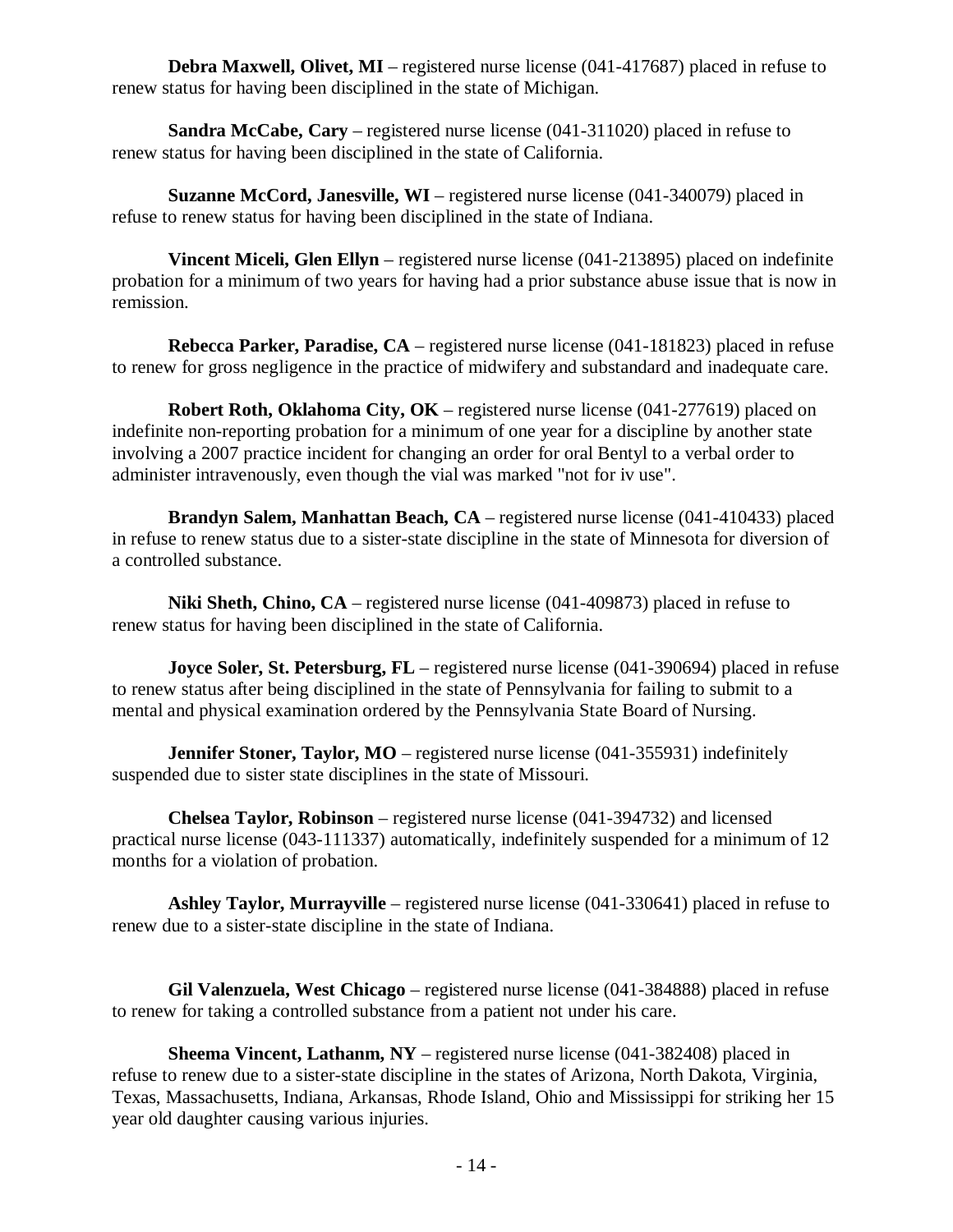**Christine Wallace, Boulder, CO** – registered nurse license (041-244283) placed in refuse to renew due to a sister-state discipline in the state of Colorado for neglect, failure to maintain adequate records and substandard or inadequate care.

**Nicole Wantoch, Chicago** – registered nurse license (041-355756) placed on indefinite probation for a minimum of two years due to diverting controlled substances.

**Kevin White, Chicago** – registered nurse license (041-325455) restored to indefinite probation with work restrictions for a minimum of three years.

**Pamela White, Champaign** – registered nurse license (041-317766) placed in refuse to renew status for having been disciplined in the state of Texas.

**Kimberly Adams, Belvidere** – licensed practical nurse license (043-072311) and registered nurse license (041-401599) both placed on indefinite probation for a minimum of two years due to an October 31, 2014, voluntary surrender of her Texas nursing license in lieu of compliance with a Texas order issued on January 23, 2014.

**Judy Bice, Armstrong** – licensed practical nurse license (043-068896) placed in refuse to renew status for having been terminated from her nursing home employer due to testing positive for a controlled substance.

**Kelli Cooper, Roseville** – licensed practical nurse license (043-107636) placed in refuse to renew status for having been convicted of a felony and convicted of a DUI.

**Alaina Hammond, Nauvoo** – licensed practical nurse license (043-112848) placed in refuse to renew status due to a sister-state discipline in the state of Utah based on alcohol abuse and related issues.

**Cheri Herring, Peoria** – licensed practical nurse license (043-116122) reprimanded for having failed to report to the Department a plea of guilty to the offense of Driving Under the Influence of Alcohol on June 20, 2014.

**Susan Hogge, Taylorville** – licensed practical nurse license (043-059801) placed on indefinite probation for a minimum of three years with work restrictions due to a felony conviction for Unlawful Possession of Methamphetamine.

**Jo Ann Howard, Cayuga, IN** – licensed practical nurse license (043-111904) placed in refuse to renew status due to having been terminated from her nursing employer due to testing positive for marijuana.

**Melissa Jones, Nashville** – licensed practical nurse license (043-106658) placed in refuse to renew status for having been convicted of a Class 4 Felony.

**Judy Marshall, Belleville** – licensed practical nurse license (043-058874) voluntarily surrendered after she was terminated for verbally abusing a resident.

**Jason Merlo, Quincy** – licensed practical nurse license (043-101502) placed in refuse to renew status for having been convicted of a Class 4 Felony.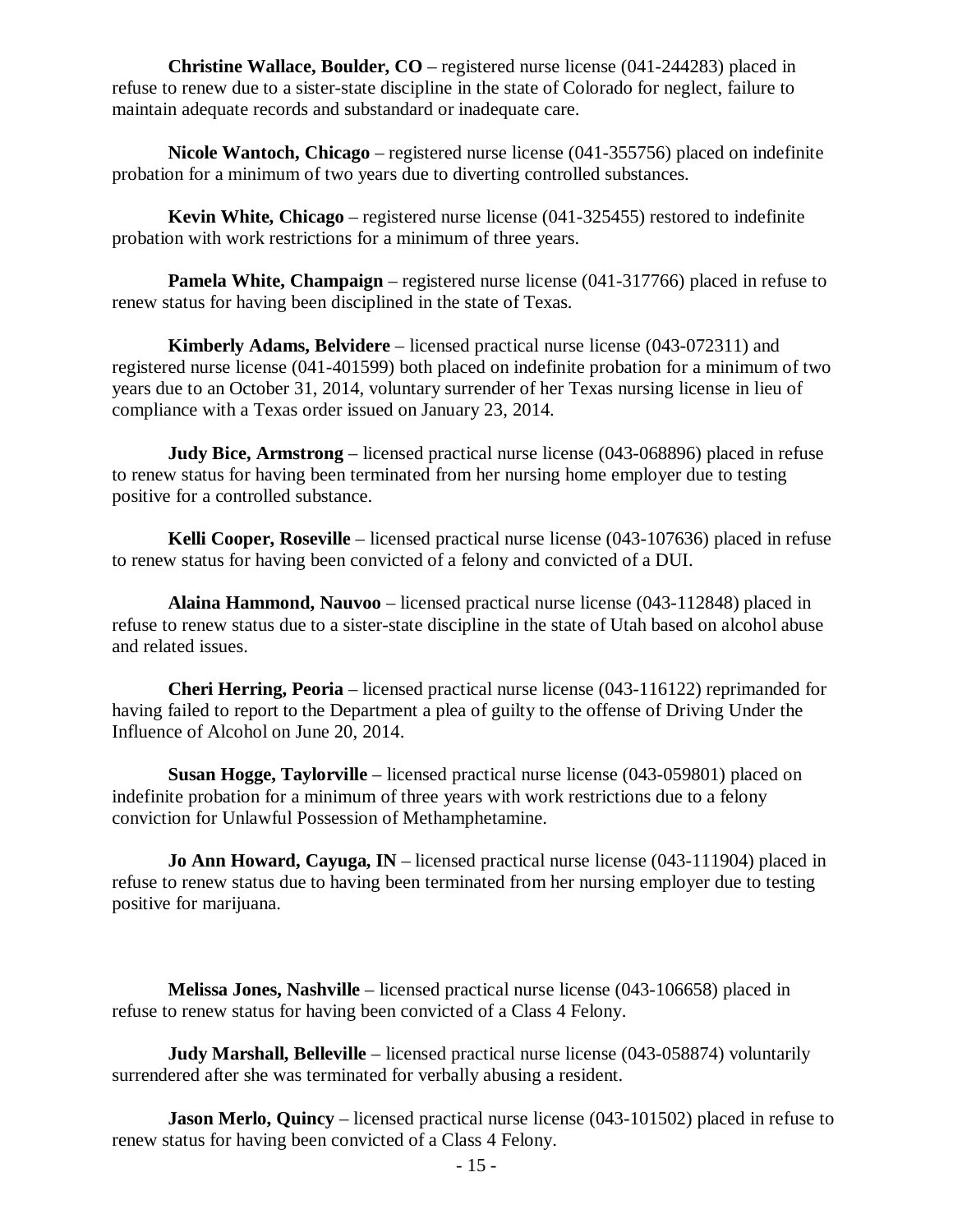**Erick Paulk, Carol Stream** – licensed practical nurse license (043-117278) indefinitely suspended for a minimum of six months for having pled guilty to, and having been found guilty of, Obscenity, a Class A Misdemeanor; having been sentenced to probation for a period of 24 months and having failed to report the sentence to the Department.

**Everwell Pehlke, Quincy, MA** – licensed practical nurse license (043-054181) placed in refuse to renew status for failure to notify the Department of disciplinary action in Massachusetts and Florida and failure to renew Illinois license.

**Amanda West, Harrisburg** – licensed practical nurse license (043-109006) placed in refuse to renew status for having been convicted of a Class 3 Felony.

#### **OPTOMETRY**

**JJ Blinkers, Antioch** – (unlicensed) assessed a \$500 civil penalty for the unlicensed practice of optometry by selling and/or advertising contact lenses for sale on its premises to its customers, without respondent or any of its employees/agents being licensed.

### **PHARMACY**

**Susan Berg, Cambridge** – pharmacy technician license (049-186325) placed in refuse to renew status for having been terminated from her former pharmacy employer due to the theft of money from the cash register on multiple occasions.

**Laura Diehl, Aledo** – pharmacy technician license (049-093277) placed on probation for one year for having diverted controlled substances from her former pharmacy employer.

**Edgar Elson, East Peoria** – pharmacy technician license (049-217218) placed in refuse to renew status for having been found guilty of Unlawful Possession of a Controlled Substance and Theft due to diverting controlled substances from his former pharmacy employer.

**Chekell Jefferson, Chicago** – pharmacy technician license (049-214187) placed in refuse to renew status for having two felony convictions for forgery.

**Anatacia Stemle, Champaign** – pharmacy technician license (049-211465) placed in refuse to renew status for having been found guilty of Unlawful Possession of a Controlled Substance and Theft due to diverting controlled substances from her former pharmacy employer.

**Christina Williams, Peoria** – pharmacy technician license (049-233555) issued with reprimand due to a criminal conviction.

**Dominique Williams, Maywood** – pharmacy technician license (049-168094) placed in refuse to renew status for having a felony conviction for Use of a Forged Debit/Credit Card.

**Ashok Gupta, Arlington Heights** – pharmacist license (051-032026) restored to indefinite probation with work restrictions for a minimum of one year.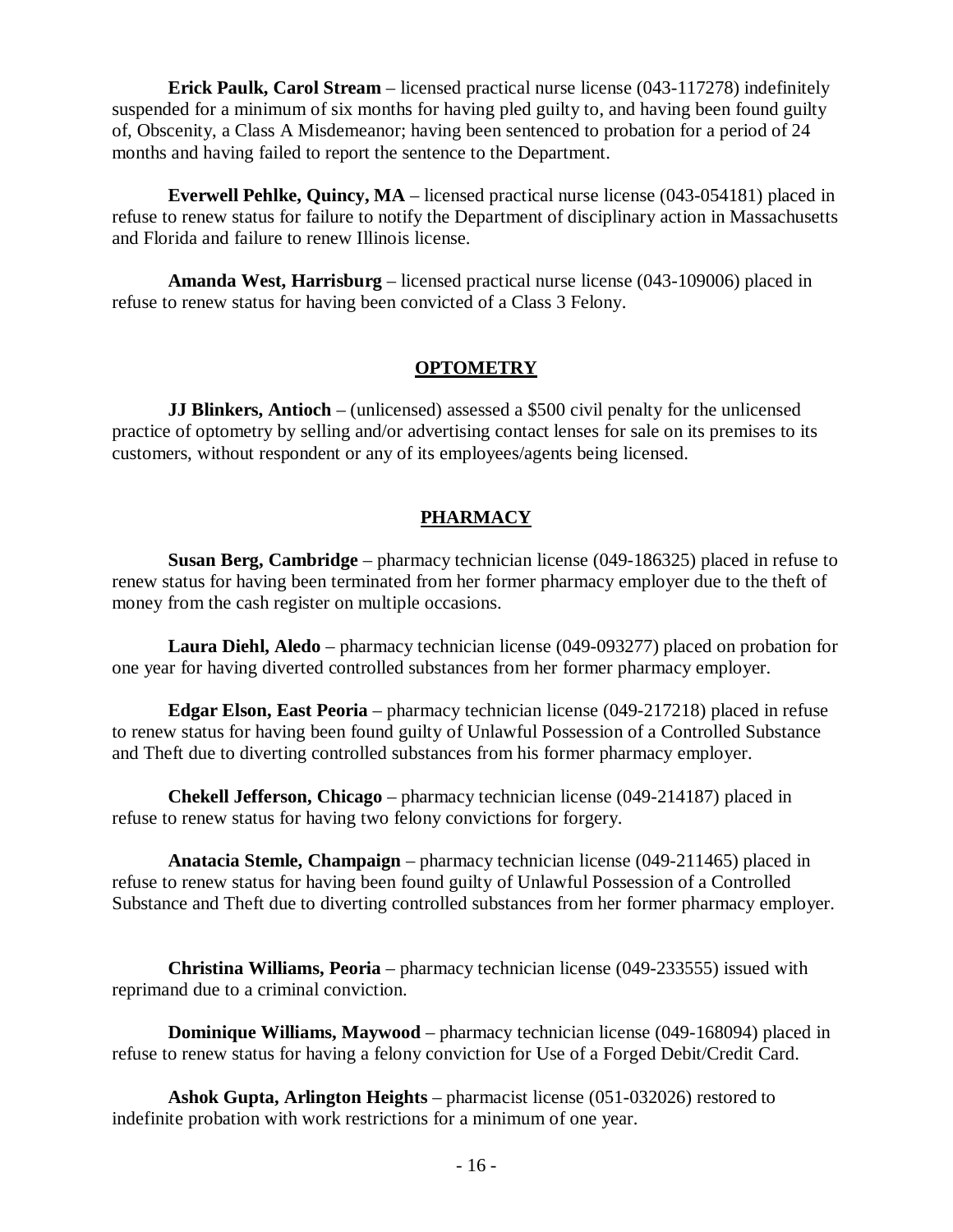#### **PROFESSIONAL COUNSELORS**

**Mary Stubbs-Cumming, Seneca, SC** – clinical professional counselor license (180- 005929) placed in refuse to renew status due to being disciplined in the state of South Carolina.

#### **REAL ESTATE**

**Sharon Covaci, Arlington Heights** - real estate managing broker license (471-014811) indefinitely suspended and fined \$1,000 and **Covaci Realty Inc., Chicago** – real estate broker corporation license (478-011028) indefinitely suspended for failing to provide the Department a completed Brokerage Verification Report.

**La Shawn Ford, Chicago** – real estate managing broker license (471-010759) reprimanded for underpaying his 2007 income tax by \$3,782.

**Derek Hackney, Joliet** – real estate managing broker license (471-017844) fined \$100 for his failure to comply with the terms and conditions of a disciplinary order issued by the Department.

**Peter Siu, Chicago** – real estate managing broker license (471-017363) reprimanded, suspended for six months, followed by probation for three years and must cease and desist from using the name APSC and APSC Group, Ltd., real estate broker corporation license is reprimanded and must cease and desist from using the name APSC or APSC Group for any entity engaged in the practice of real estate as due to the first contract, failed to keep buyer's earnest money in escrow and used it for construction costs for the unit under construction. For second contract, buyer requested to terminate the contract and have earnest money returned – failed to deposit her earnest money in escrow and then failed to return it. Respondent furthermore failed to disclose the fact that he was licensed to practice real estate to either of the buyers.

**Ralph Spencer, Logan, IA** – real estate managing broker license (471app3449648) to be issued and placed on probation for six months due to a sister-state discipline in the state of Iowa.

**Nic Roos, Marion** – real estate leasing agent license (473-013407) placed in refuse to renew status and fined \$500 for being convicted of a crime with an essential element of dishonesty.

**Allison Smith, Springfield** – real estate leasing agent license (473-014483) issued and placed on probation for two years due to prior felony criminal conviction.

**Marcus Carter, Chicago** – real estate broker license (475app3372917) to be issued and placed on probation for two years due to prior felony criminal convictions.

**David Izsak, Skokie** – real estate broker license (475-150058) revoked and fined \$25,000 after filed falsified documents with the Cook County Recorder of Deeds, thus enabling him to fraudulently and continually obtain new mortgages from various financial institutions.

**Guido Piunti, Frankfort** – real estate broker license (475-166002) issued and placed on probation for three years due to a prior felony conviction.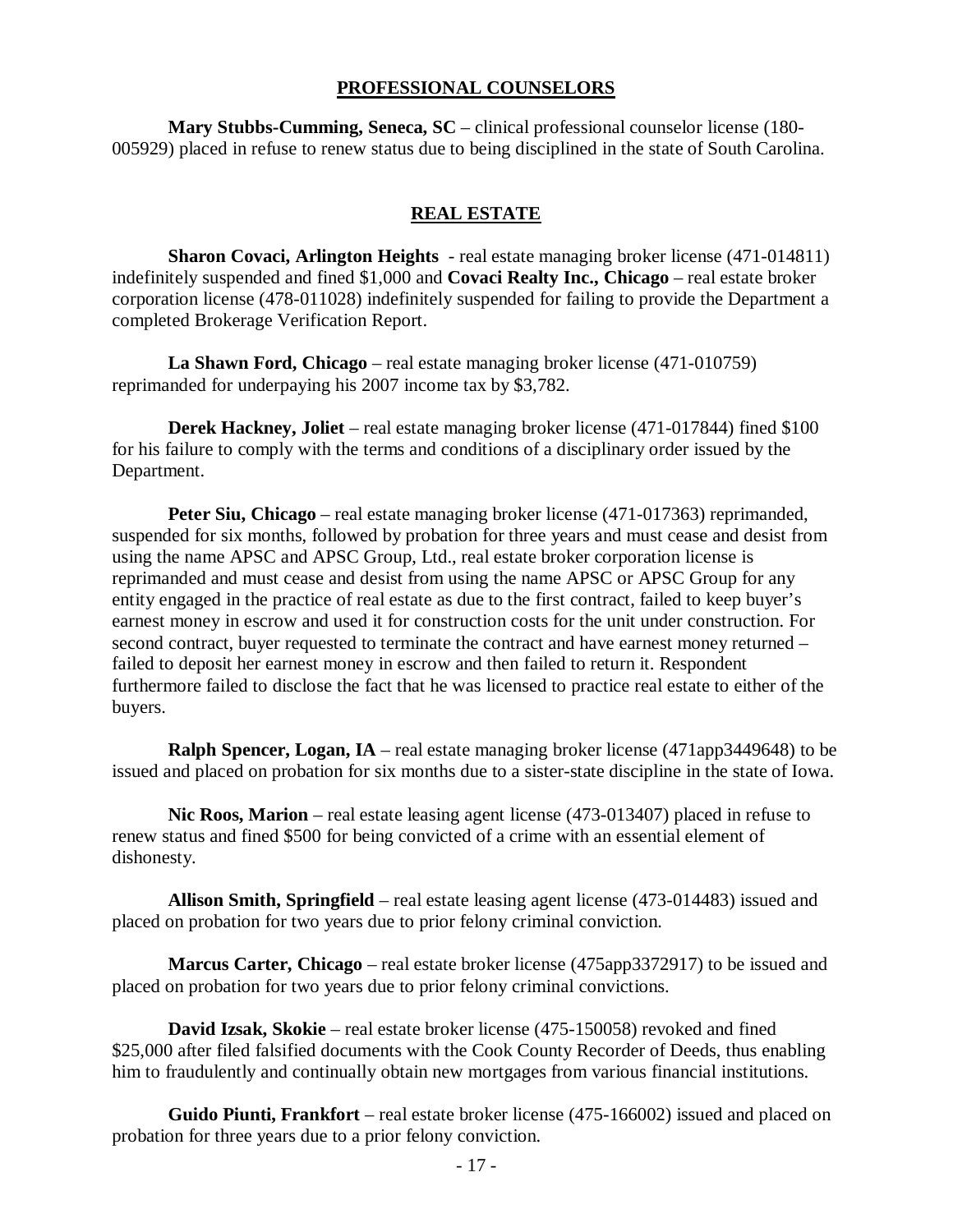**Janna Riley, New Troy, MI** – real estate broker license (475-096710) indefinitely suspended for a minimum of three years and fined \$1,000 for her failure to complete continuing education requirements for the renewal period of 2012.

**David Tomlinson, Chicago** – real estate broker license (475-125305) fined \$1,000 for failure to complete his required continuing education hours for the May 1, 2009 to April 30, 2012 renewal period, on a timely basis.

**See Wong, Chicago** – real estate broker license (475-092248) reprimanded, suspended for three months, followed by probation for three years because on the first contract, failed to keep buyer's earnest money in escrow and used it for construction costs for the unit under construction. For second contract, buyer requested to terminate the contract and have earnest money returned – failed to deposit her earnest money in escrow and then failed to return it. Respondent furthermore failed to disclose the fact that he was licensed to practice real estate to either of the buyers.

**US Realty Inc., Schaumburg** – real estate broker corporation license (478-010589) indefinitely suspended for a minimum of three years and fined \$5,000 **and Marcel Sadus, Medinah** – real estate managing broker license (471-004498) indefinitely suspended for a minimum of three years and fined \$5,000 for failing to supervise subordinate licensees; operating and advertising unlicensed branch offices; failing to follow the appropriate procedures for the sponsoring and terminating of licensees; aided and abetted the inoperative practice of other licensees. Additionally, Mr. Sadus performed managing broker responsibilities without being sponsored by US Realty, Inc. and engaged in threatening manner with subordinate licensees.

**Melissa Buys, Sycamore** – (unlicensed) ordered to cease and desist the unlicensed practice of real estate and assessed a \$750 civil penalty.

# **ROOFING CONTRACTORS**

**American Dream Home Improvement Inc., Downers Grove** – roofing contractor license (104-015601) reprimanded and fined \$5,000 based on aiding and assisting the unlicensed practice of roofing contracting.

**Apexteriors Inc., South Beloit** – roofing contractor license (104-015794) reprimanded and fined \$5,000 for aiding and assisting the unlicensed practice of roofing contracting.

**Baney Construction Inc., Roscoe** – roofing contractor license (104-016151) reprimanded and fined \$2,500 for aiding and assisting the unlicensed practice of roofing contracting.

**Barrington Roof Doctors, Inc., Barrington** – roofing contractor license (104-015947) reprimanded and fined \$3,000 based on aiding and assisting unlicensed roofing contractor practice.

**Chicago Construction Company Inc., Arlington Heights** – roofing contractor license (104-012418) reprimanded and fined \$1,000 based on aiding and assisting unlicensed practice of roofing contracting.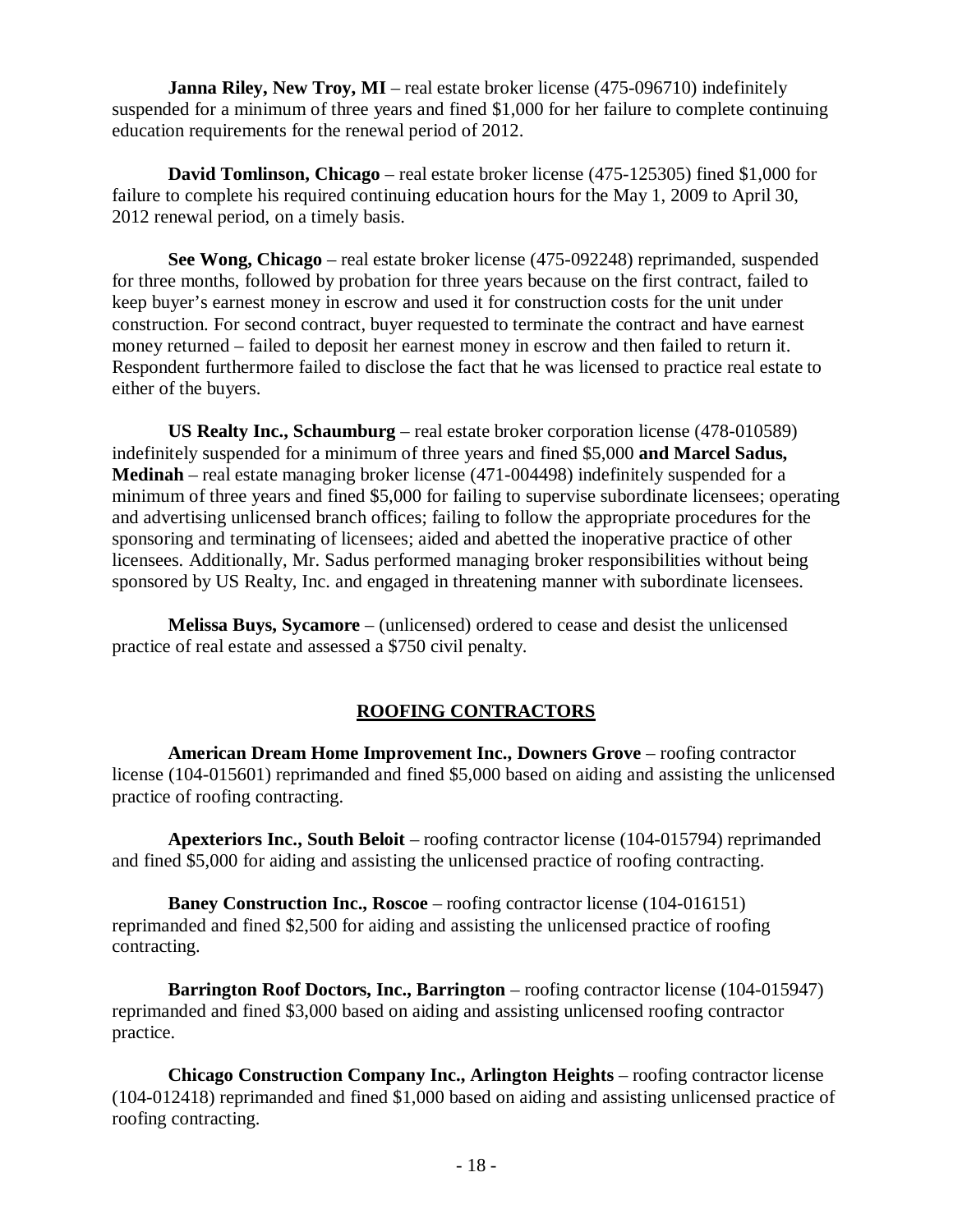**Customer Gutter & Supply Inc., Lake Forest** – roofing contractor license (104- 016416) reprimanded and fined \$2,500 for aiding and abetting unlicensed practice.

**Daech and Bauer Construction Inc., Collinsville** – roofing contractor license (104-011189) placed in refuse to renew status for failure to provide information per the Department's written request and for unprofessional conduct.

**Ken-Z Roofing Inc., Rockford** – roofing contractor license (104-008038) reprimanded and fined \$2,500 for aiding and assisting the unlicensed practice of roofing contracting.

**Lake Point Roofing, Inc., Brookfield** – roofing contractor license (104-015738) reprimanded and fined \$2,000 for aiding and assisting the unlicensed practice of roofing.

**Roofing by Hernandez, Inc., Chicago** – roofing contractor license (104app1051121) to be issued and placed on probation for two years and **Ivan Hernandez, Chicago** – qualifying party roofing contractor license (105-007329) issued and accepted subject to restrictions based on felony convictions.

**J & E Construction, Streamwood** – (unlicensed) ordered to cease and desist the unlicensed practice of roofing contracting.

**Neighbors Choice Home Improvement, Lisle** – (unlicensed) ordered to cease and desist the unlicensed practice of roofing contracting.

**Project Design Group, Elmwood Park** – (unlicensed) ordered to cease and desist the unlicensed practice of roofing contracting.

**Ultimate Pro Construction Inc., Palos Park** – (unlicensed) ordered to cease and desist the unlicensed practice of roofing contracting.

# **SOCIAL WORK**

**Gregory Gross, Chicago** – social worker license (150-011626) indefinitely suspended and fined \$1,000 for unlicensed practice.

**Darryl Grant, Chicago** – (unlicensed) ordered to cease and desist the unlicensed practice of clinical social work.

# **VETERINARY MEDICINE**

**Janetta Yerk, Chalmers, IN** – veterinarian license (090-005530) reprimanded after a letter of reprimand was issued against her Indiana veterinarian license.